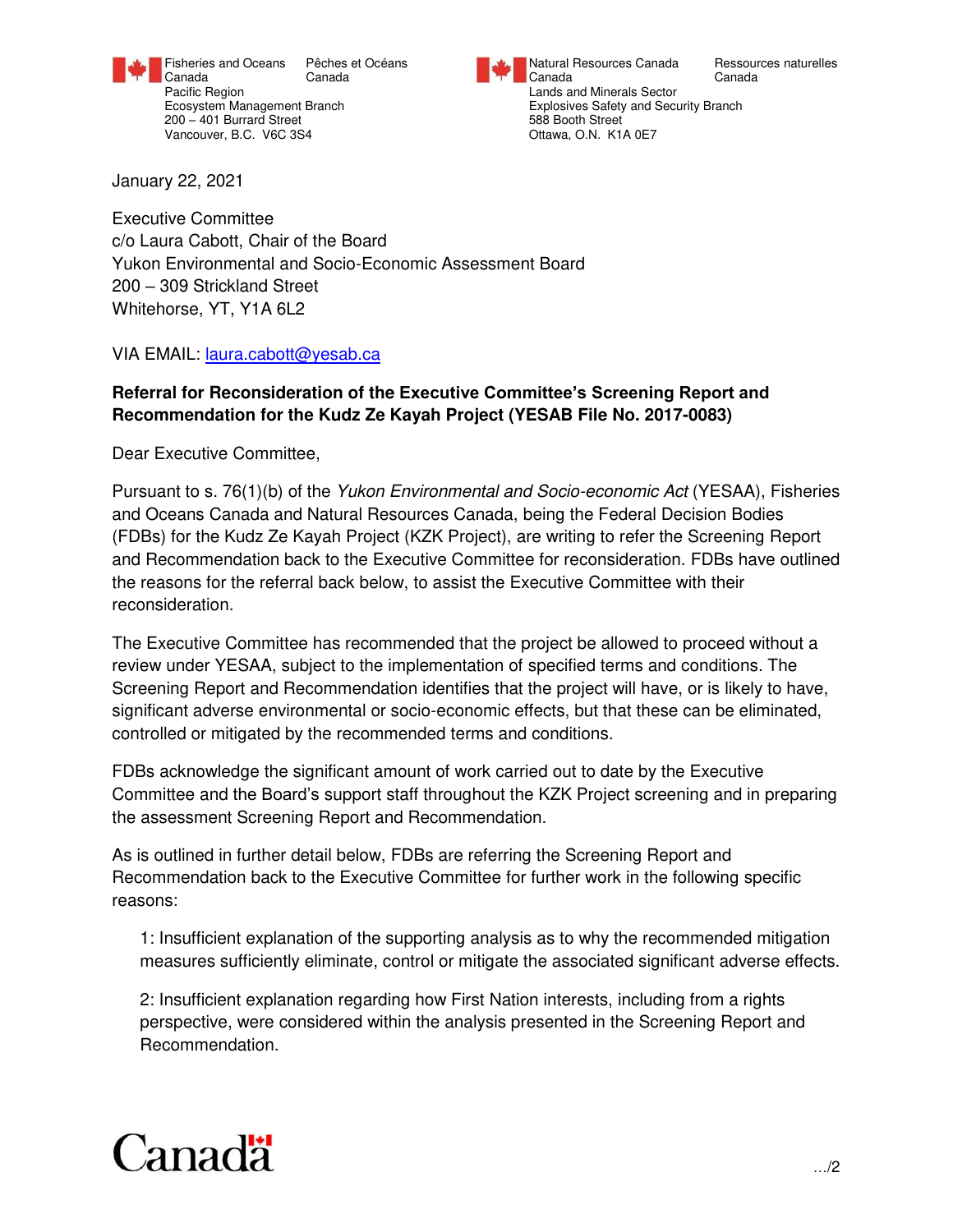The FDBs are of the view that the Report and Recommendation would benefit from a focused reconsideration process within the parameters set by YESAA and the *Rules for Screenings Conducted by the Executive Committee* (the Rules)*.* FDBs have noted the timelines that are applicable to the process under YESAA and the Rules, and look forward to a revised Report and Recommendation in the next month and a half to two months, after which FDBs will be required to ensure they have met consultation requirements and make a decision by early May 2021 under the statutory requirements.

### **Role of the federal decision bodies**

As you are aware, at this stage of the YESAA process, the FDBs had to determine whether to accept the recommendation and issue a decision document, or refer the recommendation back to the Executive Committee for further reconsideration<sup>1</sup>. In reviewing the Screening Report and Recommendation received for the KZK Project, the FDBs have given full and fair consideration to the scientific information, traditional knowledge and other information that is provided with the recommendation.<sup>2</sup> The FDBs have also consulted with Liard First Nation and Ross River Dena Council as required by s. 74(2) of YESAA.

### **Federal decision body review process**

FDBs began their review of the Screening Report and Recommendation for the KZK Project upon receipt of the Report from the Executive Committee on October 21, 2020. As part of the FDB review, and in keeping with our consultation obligations under common-law and s. 74(2) of YESAA, potentially affected First Nations were invited to share their views of the Screening Report and Recommendation with FDBs such that their views could be considered by FDBs within their decision-making process.

FDBs invited views from Liard First Nation (LFN) and Ross River Dena Council (RRDC) in Yukon, Dease River First Nation and Kwadacha First Nation in British Columbia, as well as Dehcho First Nations and Naha Dehe Dene Band in the Northwest Territories.

## **How consultation informed the decision to refer the Screening Report and Recommendation back for reconsideration**

RRDC and LFN provided views in response. RRDC has indicated that their community has been facing on-going challenges due to the COVID-19 pandemic, and this has impeded their ability to engage in the necessary meetings and discussions at the community level. RRDC also indicated the importance of further discussions with BMC, Canada and the Government of Yukon regarding how specific terms and conditions contained in the Screening Report and Recommendation are to be fulfilled, particularly considering that the KZK Project is in the heart of caribou country. LFN has indicated that they do not support the recommendation. They are of

l

<sup>2</sup> S. 74(1), YESAA.



<sup>1</sup> S. 76(1), YESAA.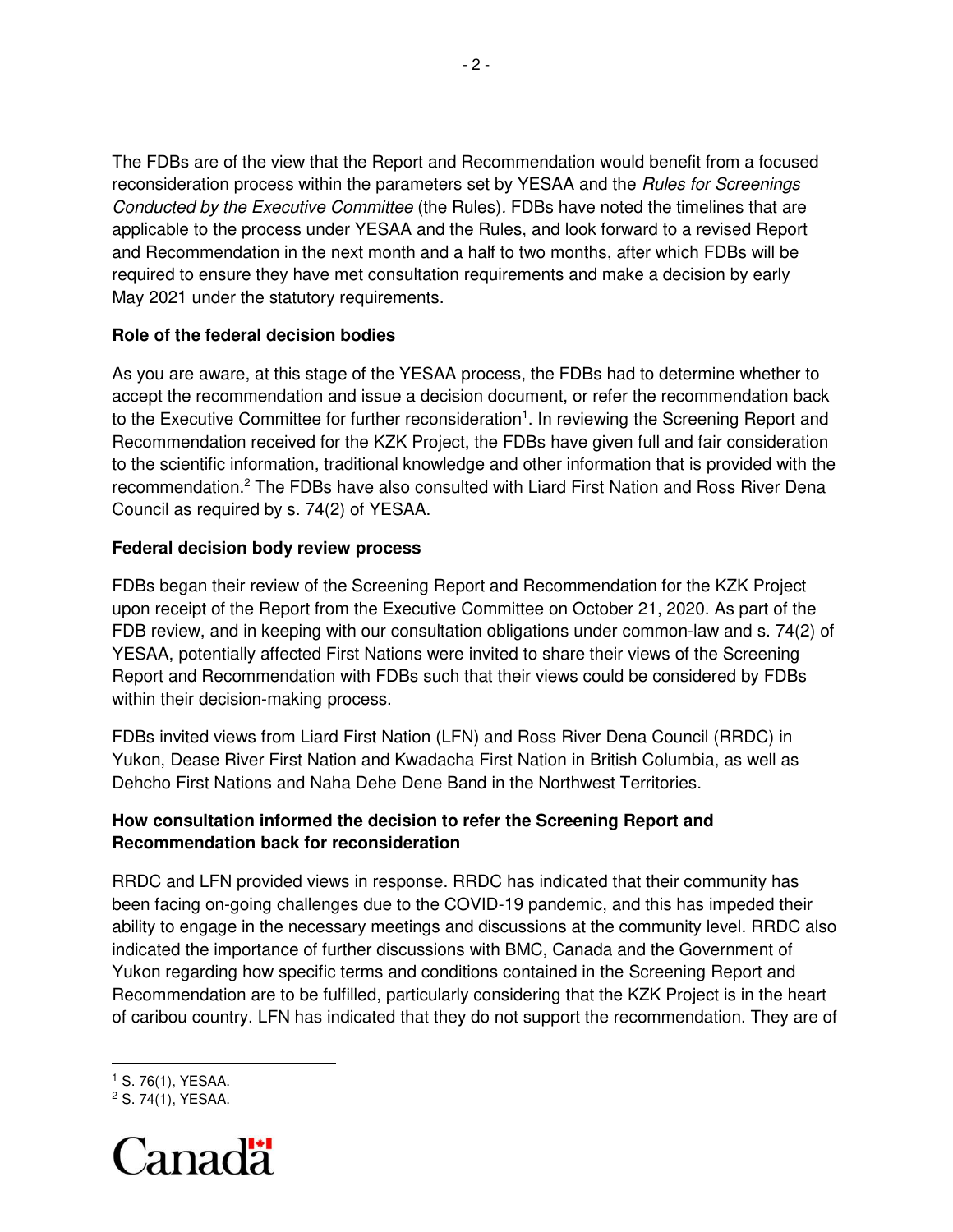the view that there is no evidence that the proposed terms and conditions will mitigate the adverse effects "on the Kaska right to hunt the Finlayson Caribou Herd."

The FDBs have considered these comments in considering whether to accept the Screening Report and Recommendation or refer the Screening Report and Recommendation back for reconsideration.

## **Areas requiring enhancement to improve the analytical basis for the Recommendation**

# **1: Insufficient explanation of the supporting analysis as to why the recommended mitigation measures sufficiently eliminate, control or mitigate the associated significant adverse effects**

The Screening Report and Recommendation does not sufficiently articulate how conclusions were reached in the consideration of impact mitigation. For a number of key issues the Executive Committee has not clearly outlined how the recommended terms and conditions were arrived at and why the Executive Committee believes recommended terms and conditions will be effective to mitigate the significant adverse effects identified. This explanation, particularly in the case of potential significant adverse effects, is critical information for decision bodies to understand what mitigation is being put forward and why (see examples provided in Annex A).

To enable FDBs to better understand the rationale supporting the recommendation, including the identified terms and conditions, we request that the Executive Committee more clearly identify the following in their Screening Report and Recommendation:

- An explanation of how the Executive Committee assessed impact mitigation in developing their recommended terms and conditions under s. 58(1)(b) of YESAA.
- An explanation in the case of each Valued Environmental and Socio-Economic Component (VESEC) the process used to identify recommended terms and conditions. For example, why was each term and condition selected? How individually or collectively does the Executive Committee see them working to reduce or otherwise mitigate potentially significant adverse effects?
- An explanation of how any knowledge or information gaps have impacted the analysis. For example, how did the Executive Committee assess the level of certainty or risk associated with each VESEC as a result of any knowledge or information gaps, including the analysis of Proponent mitigations, significance determination, and recommended terms and conditions?
- An explanation, as per Reason 2 below, as to how First Nation interests, including from a rights perspective, has informed this analysis.

These key questions above specifically apply to those VESECs where there has been a determination of significant adverse effects, including Water Resources (Water Quality, Aquatic Life), Wildlife (Caribou), Traditional Land Use, Economy (Impacts of Mine Closure), and Human Health and Safety (Personal Safety). Examples are provided in the annex to demonstrate these key questions on two VESECs.

# Canadä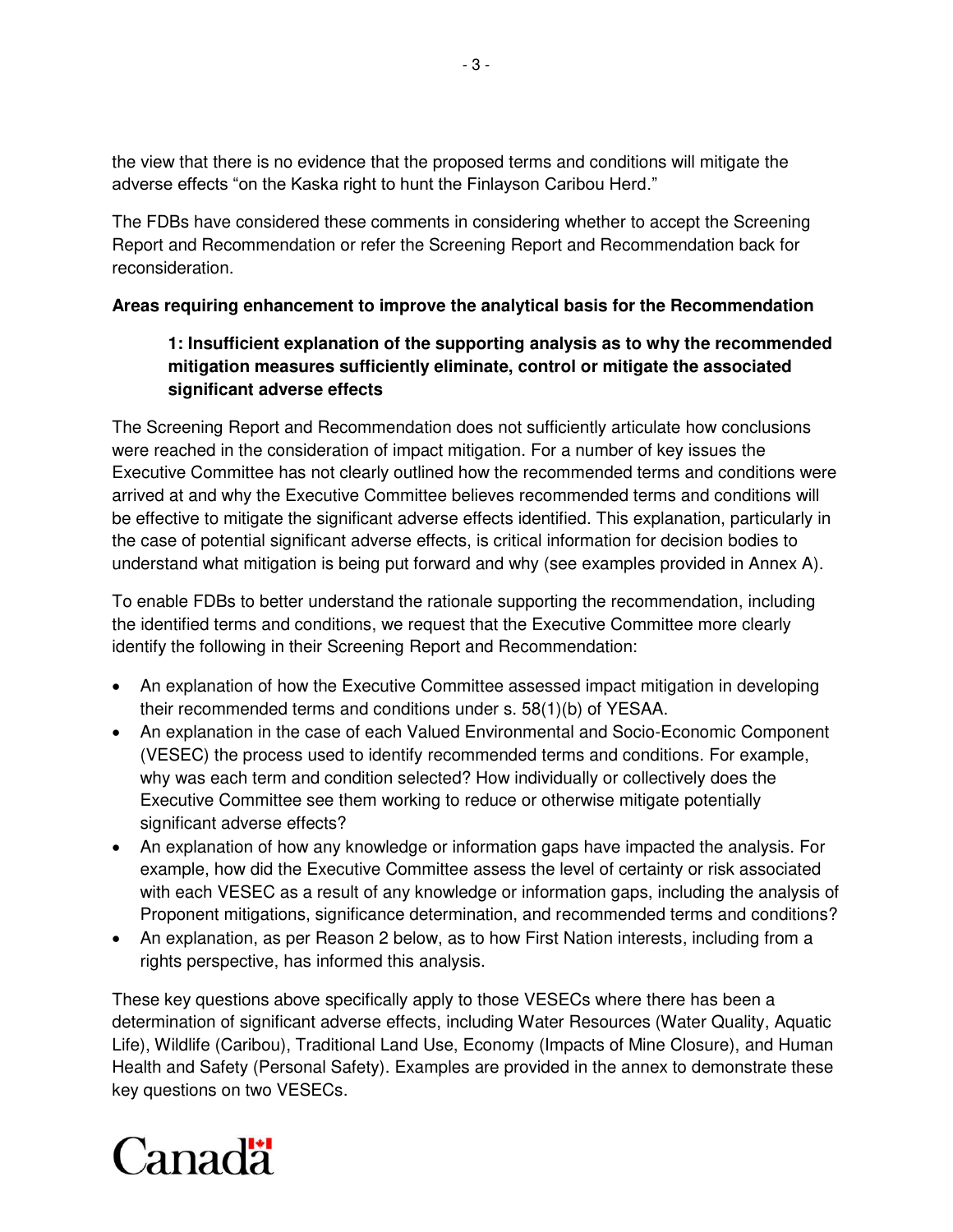## **2: Insufficient explanation regarding how First Nation interests, including from a rights perspective, were considered within the analysis presented in the Screening Report and Recommendation**

The Screening Report and Recommendation does not expressly delineate whether and how First Nation interests, including from a rights perspective, have been considered within the assessment (see examples provided in Annex B).

The FDBs request that the Executive Committee more clearly identify:

- How the consideration of s.  $42(1)(g)$  and  $(g.1)$  of YESAA have informed the assessment of each VESEC where it has been determined that there could be significant adverse effects, including any related Traditional Knowledge;
- Whether and how any asserted Aboriginal rights have informed or guided the choice of each of these VESECs;
- Whether and how asserted Aboriginal rights have been considered in determining the significance of the likely adverse effects of the project on identified VESECs; and,
- In the context of any proposed mitigation measures, whether and how the above has informed the identification of the specific terms and conditions.

Thank-you for your consideration of these important matters. The FDBs look forward to working with all parties and participants in tackling next steps.

Sincerely,

David Carter, Regional Manager Rinaldo Jeanty, Director General Fish and Fish Habitat Protection Program Explosives Safety and Security Branch Ecosystem Management Branch Lands and Minerals Sector Fisheries and Oceans Canada Natural Resources Canada

Rinaldo Teanty

c.c. Keith Maguire, Director, Major Projects Yukon, Government of Yukon

Allan Nixon, Vice-President of External Affairs, BMC Minerals (No. 1) Ltd.

Chief Stephen Charlie and Council, Liard First Nation

Travis Stewart, Land and Resources Director, Liard First Nation

Chief Jack Caesar and Council, Ross River Dena Council

Lisa Dyer, Director General, Northern Projects Management Office, Canadian Northern Economic Development Agency

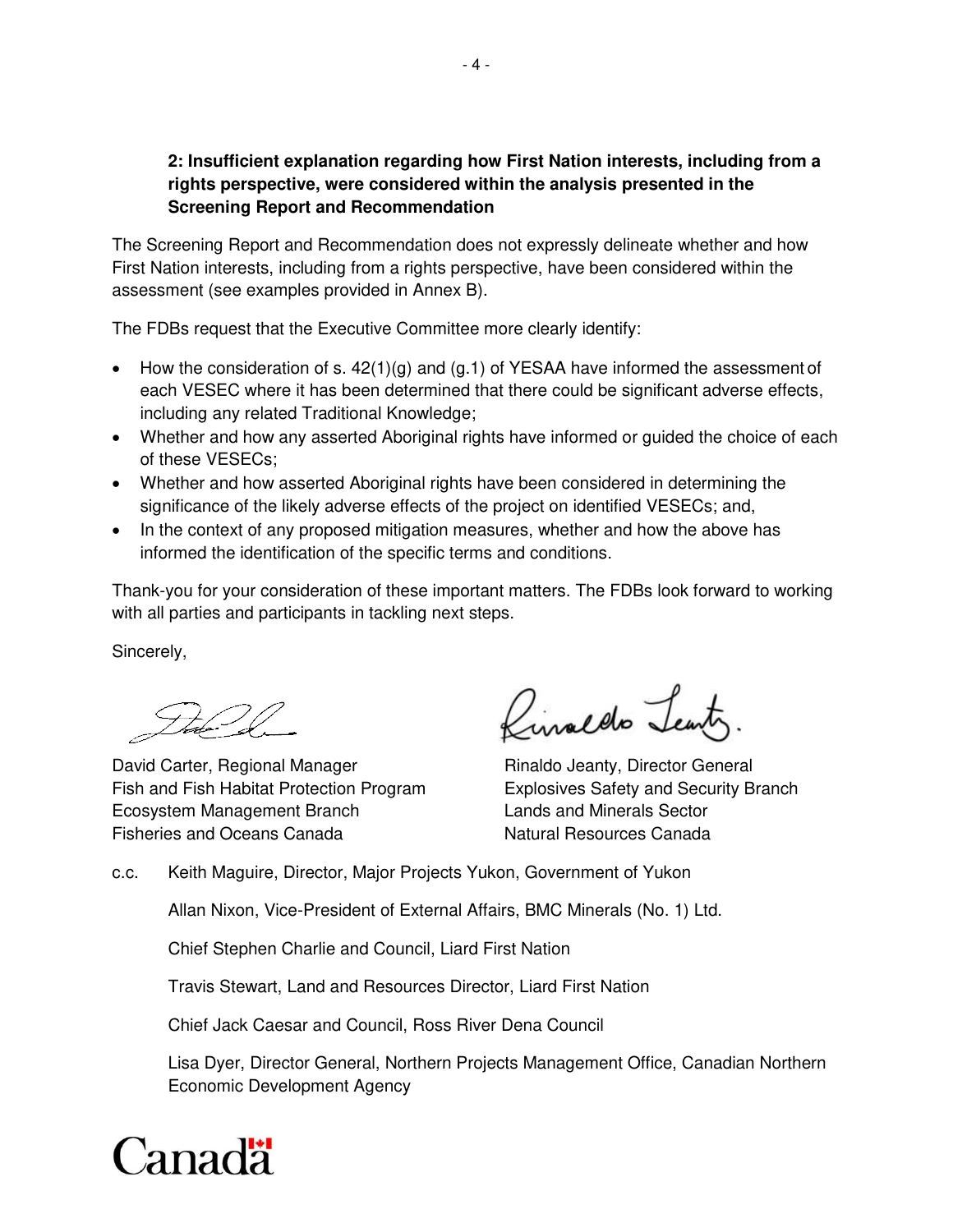Dionne Savill, Regional Director General, Yukon Regional Office, Crown-Indigenous Relations and Northern Affairs Canada

Saul Schneider, Regional Director, Pacific and Yukon Region, Environment and Climate Change Canada

Brenda Woo, Regional Manager, Environmental Health Program, Health Canada

Anita Champagne Gudmundson, Regional Manager, Environmental Programs, Prairie and Northern Region, Transport Canada

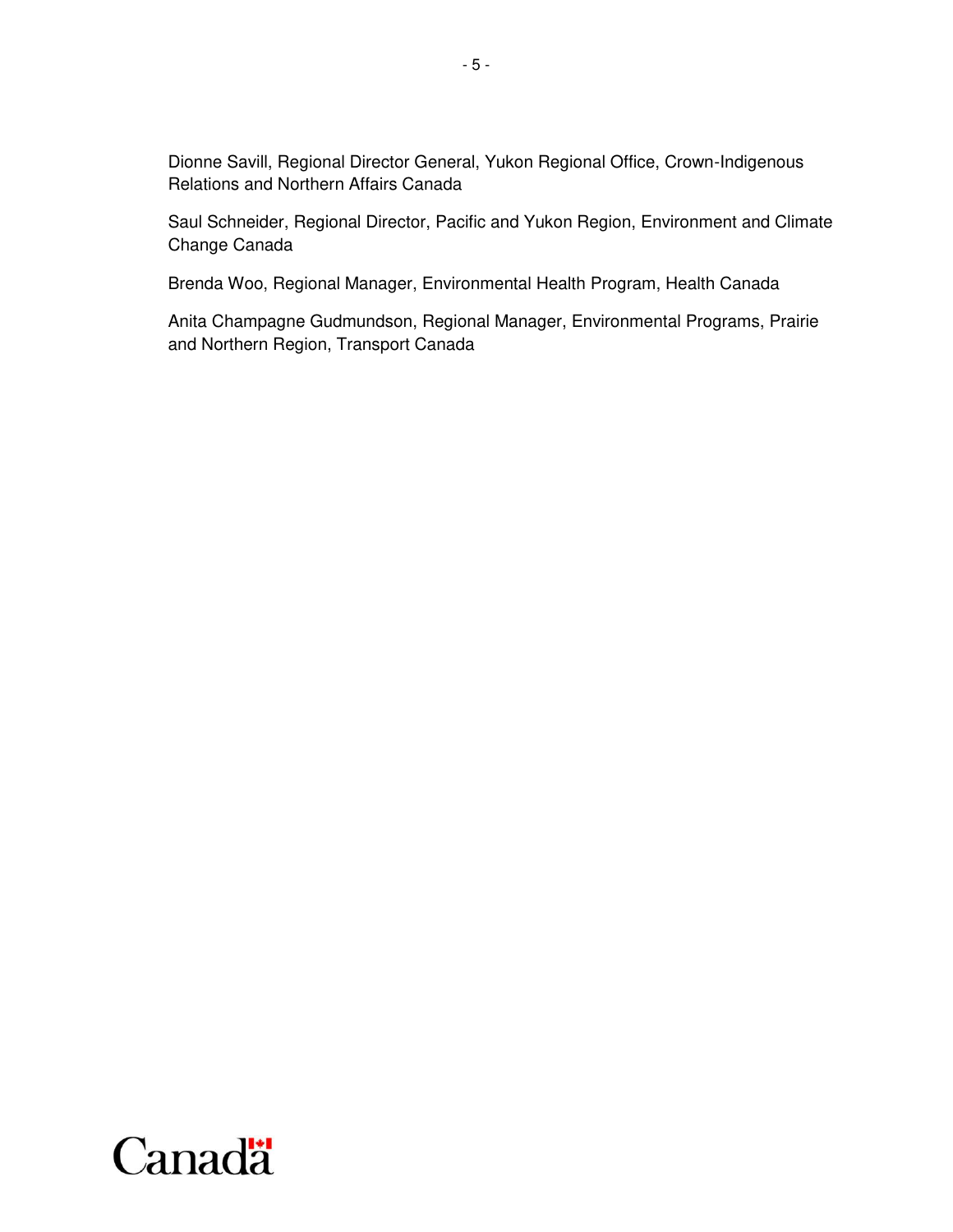### **Annex A**

### **Examples of analytical gaps related to impact mitigation:**

- In the case of traditional land use, how does the Executive Committee consider Recommended Mitigations #12 to #15 to effectively eliminate, control, or mitigate significant adverse effects to traditional harvesting, and Traditional Knowledge transmission and cultural continuity? How do the acknowledged gaps in the traditional land use information and first-hand Traditional Knowledge affect the Executive Committee's analysis?
- In the case of the Finlayson Caribou Herd, how does the Executive Committee consider Recommended Mitigations #10 and #11 to effectively eliminate, control, or mitigate a reduction or downward pressure on the already-declining population?

## **Annex B**

#### **Examples of analytical gaps related to First Nation interests:**

- In keeping with the application of YESAB's 2018 Information Bulletin on the *Consideration of Aboriginal and Final Agreement Rights in YESAB Assessments*, Section 1.2 of the Screening Report and Recommendation notes "*Aboriginal rights and title are considered as contextual factors when characterizing project effects and determining the significance for these for the purposes of environmental assessment*," (p. 21) but how the Executive Committee has done so is not explicit within the analysis presented in the Screening Report and Recommendation.
- It is not always clear whether and how First Nation interests, including from a rights perspective, have informed the selection, assessment and/or significance determination of individual VESECs. For example, the consideration of established or asserted Aboriginal rights and title is not included in the list of contextual factors that inform the threshold of significance in Section 1.4 (p. 23) of the Screening Report and Recommendation. It is also not clear whether and how First Nation interests, including from a rights perspective, have informed the assessment of impact mitigation and/or selection of the identified terms and conditions.
- The Executive Committee acknowledges that very little primary data on Traditional Land Use had been made available to them. The Executive Committee further notes that the assessment would have benefitted from additional first-hand accounts of potential Project effects and information from the LFN and RRDC to further clarify the important values and traditional land uses associated with the area. In light of this acknowledgement, it is even more important for FDBs to understand how the Executive